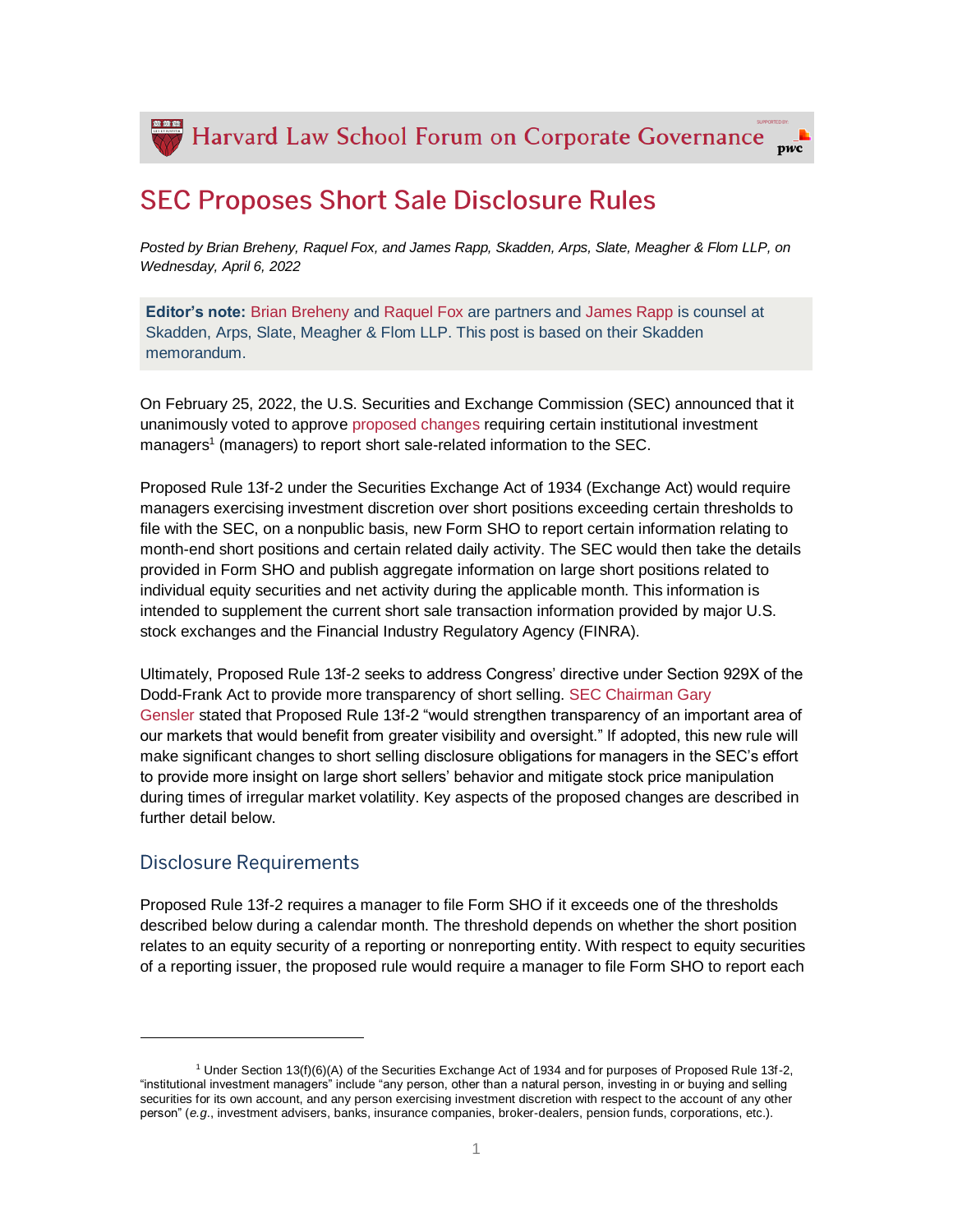"gross short position"<sup>2</sup> over which it and any person under the manager's control has investment discretion collectively that (i) has a value of at least \$10 million<sup>3</sup> at the close on any settlement date during the calendar month; or (ii) represents a monthly average gross short position as a percentage of shares outstanding in the equity security of at least 2.5%.<sup>4</sup> However, for short positions in equity securities of a nonreporting issuer, disclosure is required of each short position with a value that meets or exceeds  $$500,000^5$  at the close of any settlement date during the month.

A manager will need to determine whether it has a Form SHO filing requirement on a month-bymonth basis.

## **Proposed Form SHO**

Managers that meet the disclosure threshold in a calendar month would be required to file proposed Form SHO with the SEC via EDGAR within 14 calendar days following the end of such month. The proposed Form SHO consists of a cover page and two information tables. The Form would report applicable short position information over which the manager, and any person under the manager's control, has investment discretion.

Table 1 requires, among other information for the applicable short position, certain information identifying the issuer and type of security shorted, the gross short position, gross short position value and whether the gross short position is fully hedged, partially hedged or not hedged at the close of the applicable calendar month's last settlement date.

Table 2 requires certain information relating to the daily activity affecting the manager's applicable gross short positions during the reporting period, including but not limited to certain information identifying the issuer and type of security shorted, and certain information about each transaction that settled during the month that created, increased, reduced or closed such short position (including through the exercise or trading of options or other derivatives, shares purchased to cover such short position, shares obtained through secondary offerings or tendered conversions, or other activity).

## **Public Disclosure/Confidentiality**

l

The instructions to Form SHO explicitly provide that the identity of the manager filing Form SHO is confidential. The SEC believes that public disclosure of individual reporting managers may result in retaliation against short sellers and have a chilling effect on short selling. Accordingly,

<sup>&</sup>lt;sup>2</sup> Under Proposed Rule 13f-2, "gross short position" refers to the number of shares of the equity security that are held short without inclusion of any offsetting economic positions, including shares of the equity security or derivatives of such equity security.

Such value shall be determined by multiplying the end-of-day gross short position in the equity security on each settlement date during the calendar month by the closing price on the settlement date.

<sup>&</sup>lt;sup>4</sup> This percentage is calculated by (a) dividing the gross short position in the equity security at the close of business on a settlement date by the number of shares in such security outstanding as of the end of the settlement date; then (b) adding the daily percentages during the calendar month as determined in (a) and dividing the sum by the number of settlement dates during the calendar month.

<sup>&</sup>lt;sup>5</sup> Such value is determined by multiplying its end of day gross short position in the equity security by the closing price of the security. If the closing price is not available, the manager is required to use the last price at which it purchased or sold such security.